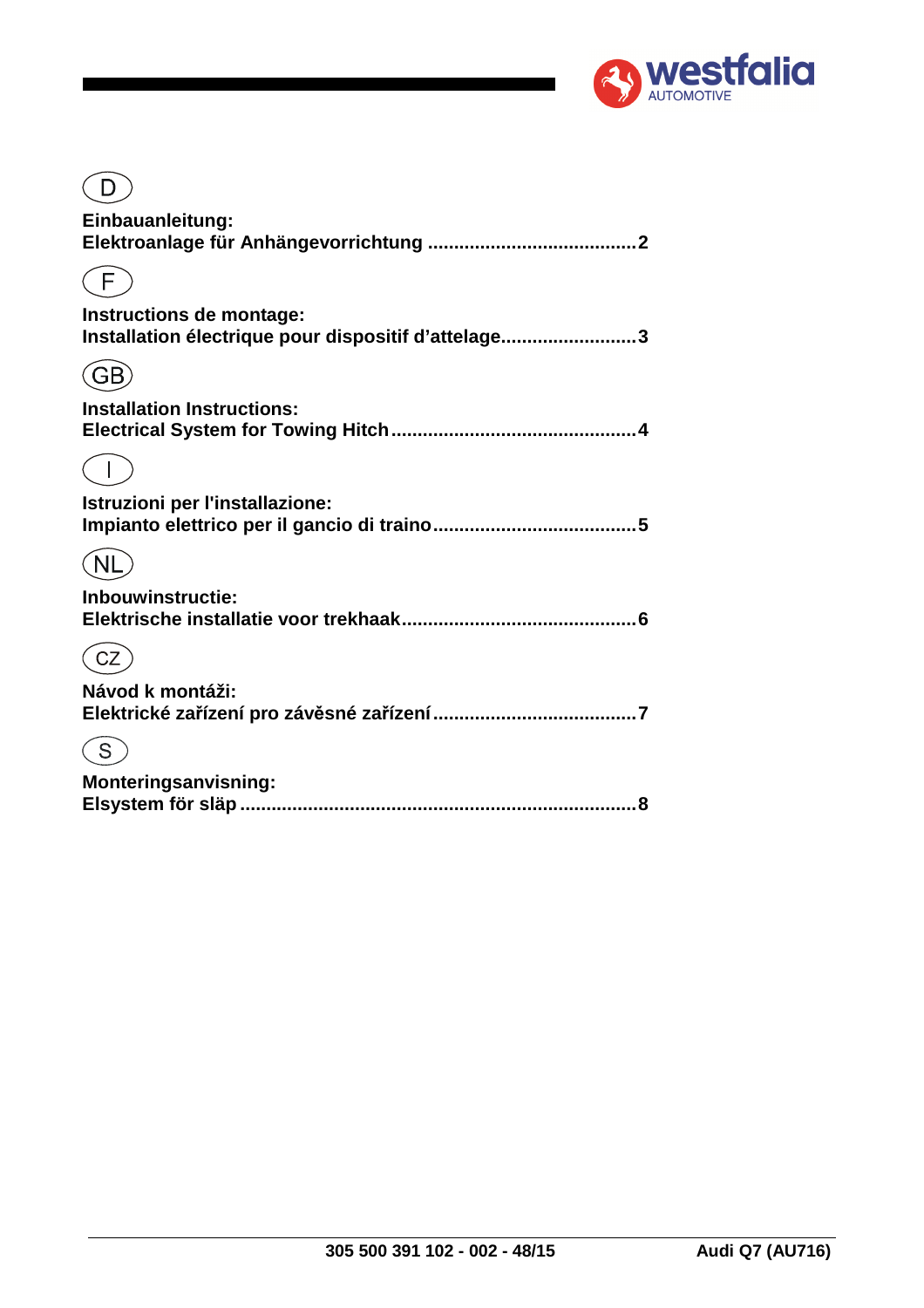



### **Lieferumfang:**

- 1 Sicherungsträger mit Abdeckkappe, 1 Leitung mit Kontaktbrücke, 10 Kabelbinder,
- 1 Leitung mit Sicherungsträger und 60A-Sicherung

### **Sicherungsträger anschließen**

- 1. Sicherungsträger hinten rechts an vorgesehener Stelle im Geräteträger (Abb. 1/3) einbauen und verrasten.
- 2. Leitung entlang vorhandener Leitungsstränge am Heckabschlussblech nach hinten links, dann am Längsträger vor bis neben der Rücksitzbank und dann unter den Einstiegsleisten bis zur Dauerplus-Verteilung bei der Batterie unterm Fahrersitz verlegen.
- 3. Leitungsende in die freie Kammer des beiliegenden Sicherungsträgers einrasten, 60A-Sicherung aufstecken und Sicherungsträger an vorgesehener Stelle (Abb. 1/2) einstecken.
- 4. Leitungsende mit der Ringöse am M8-Bolzen (Abb. 1/1) festschrauben.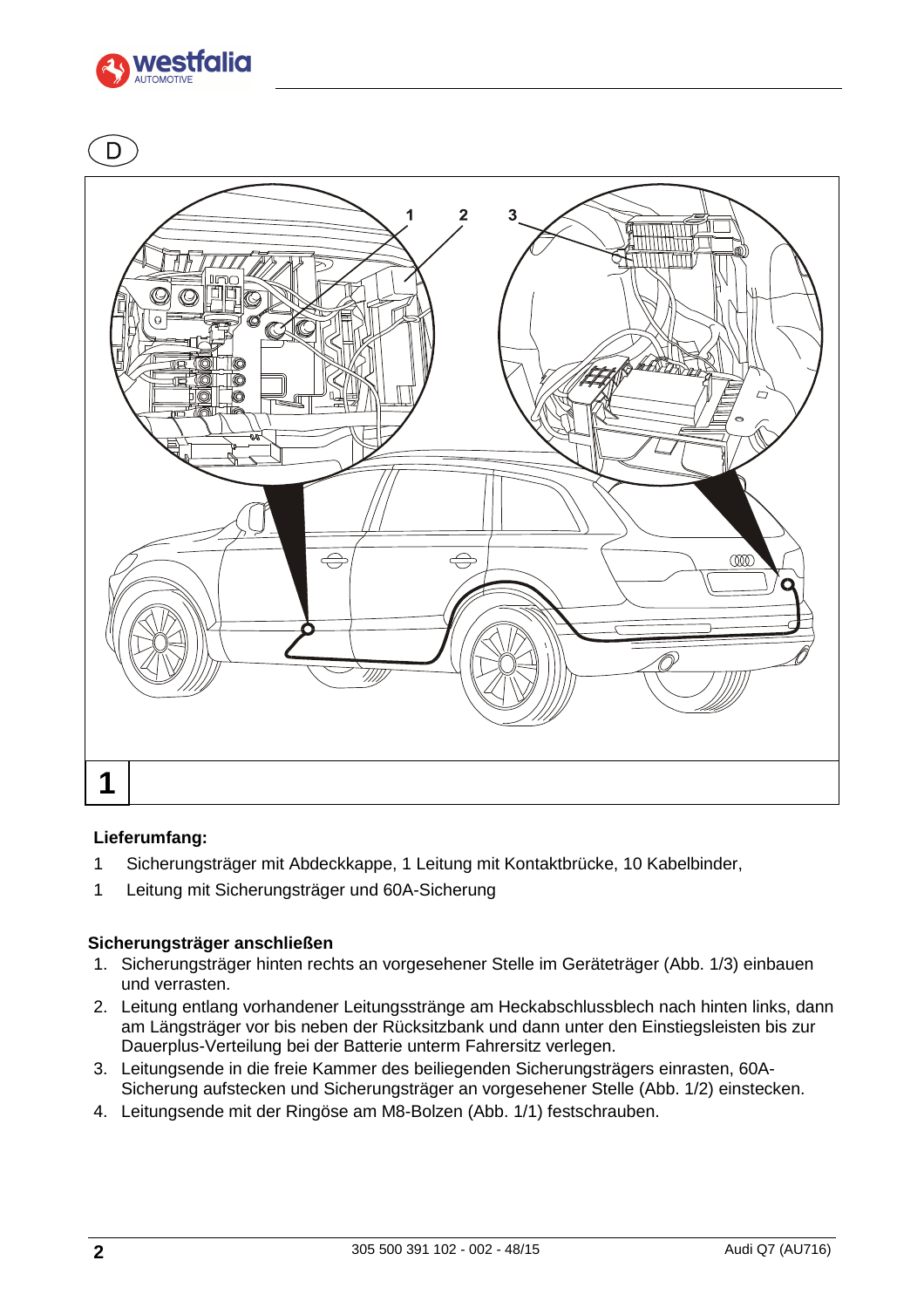



### **Fournitures :**

- 1 porte-fusibles avec capuchon, câble avec pont de contact, 10 attache-câbles
- 1 câble avec porte-fusibles et fusible 60A

### **Raccordement du porte-fusibles**

- 1. Puis monter et enclencher le porte-fusibles à l'arrière droite à l'emplacement prévu, dans le support d'appareils (fig. 1/3).
- 2. Poser le câble le long des faisceaux de câble déjà en place, vers l'arrière gauche au niveau de la tôle de fermeture, puis au niveau du longeron vers l'avant jusque sur le côté de la banquette arrière, puis au-dessous des baguettes de seuil jusqu'à la distribution du plus permanent au niveau de la batterie, sous le siège du conducteur.
- 3. Enclencher l'extrémité du câble dans l'alvéole libre du porte-fusibles joint, mettre en place le fusible 60A et enfoncer le porte-fusibles à l'emplacement prévu (fig. 1/2).
- 4. Visser l'extrémité du câble avec l'œillet sur le boulon M8 (fig. 1/1).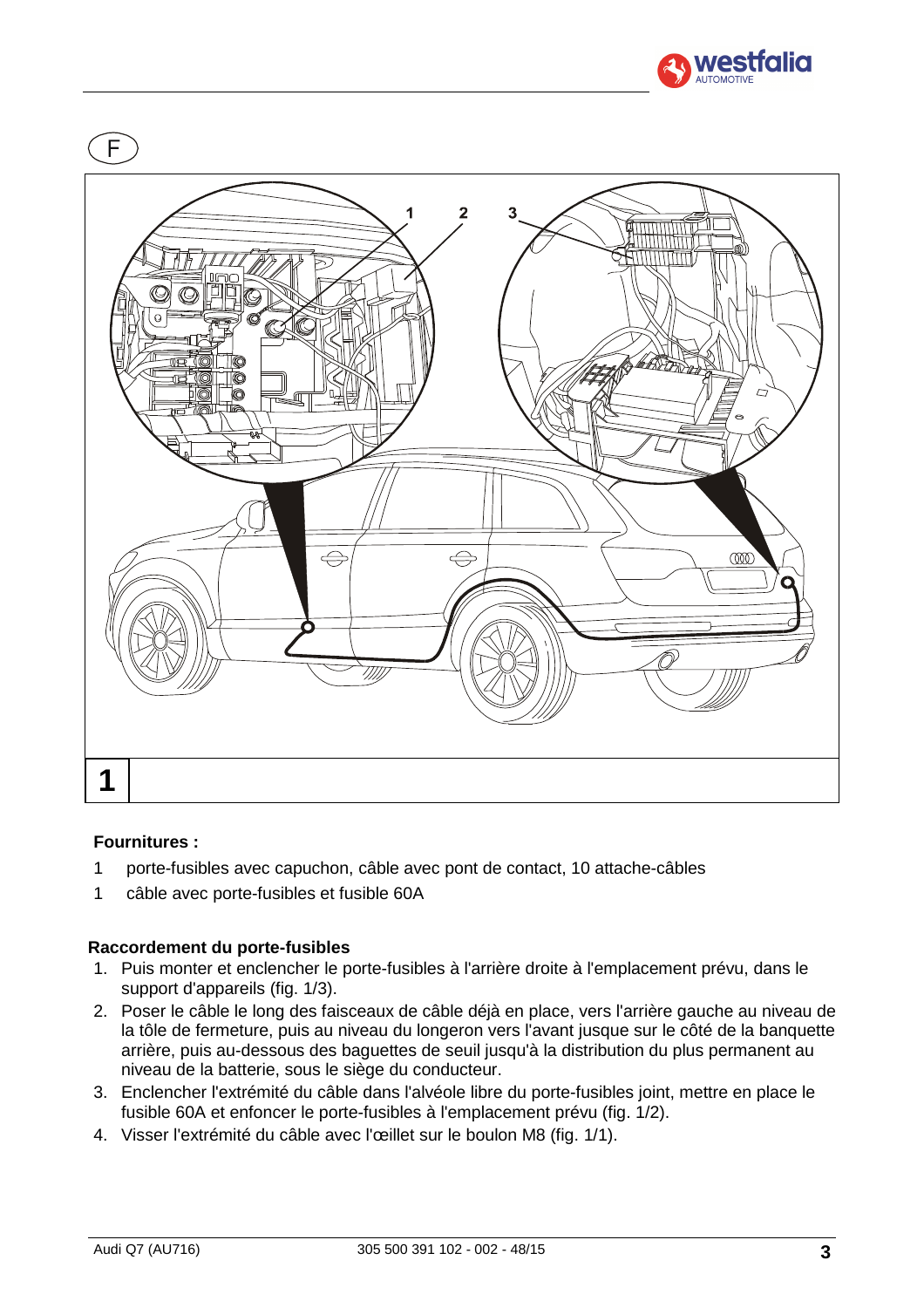

GB.



### **Includes:**

- 1 Fuse box with cover cap, cable with contact bridge, 10 cable ties
- 1 Cable with fuse box and 60A fuse

# **Connect fuse box**

- 1. Lock the fuse box at the rear right in the designated place in the equipment rack (Fig. 1/3).
- 2. Lay the cable along the cable looms located on the tail end panel to the rear left, then on the longitudinal member to the front and along the side of the bench seat, then under the scuff plates to the uninterrupted positive power distribution near the battery under the driver's seat.
- 3. Fit the end of the cable in the free chamber of the accompanying fuse box, fit the 60A fuse and fuse box in the designated position (Fig. 1/2).
- 4. Secure the end of the cable on the M8 bolt with the ring contact (Fig. 1/1).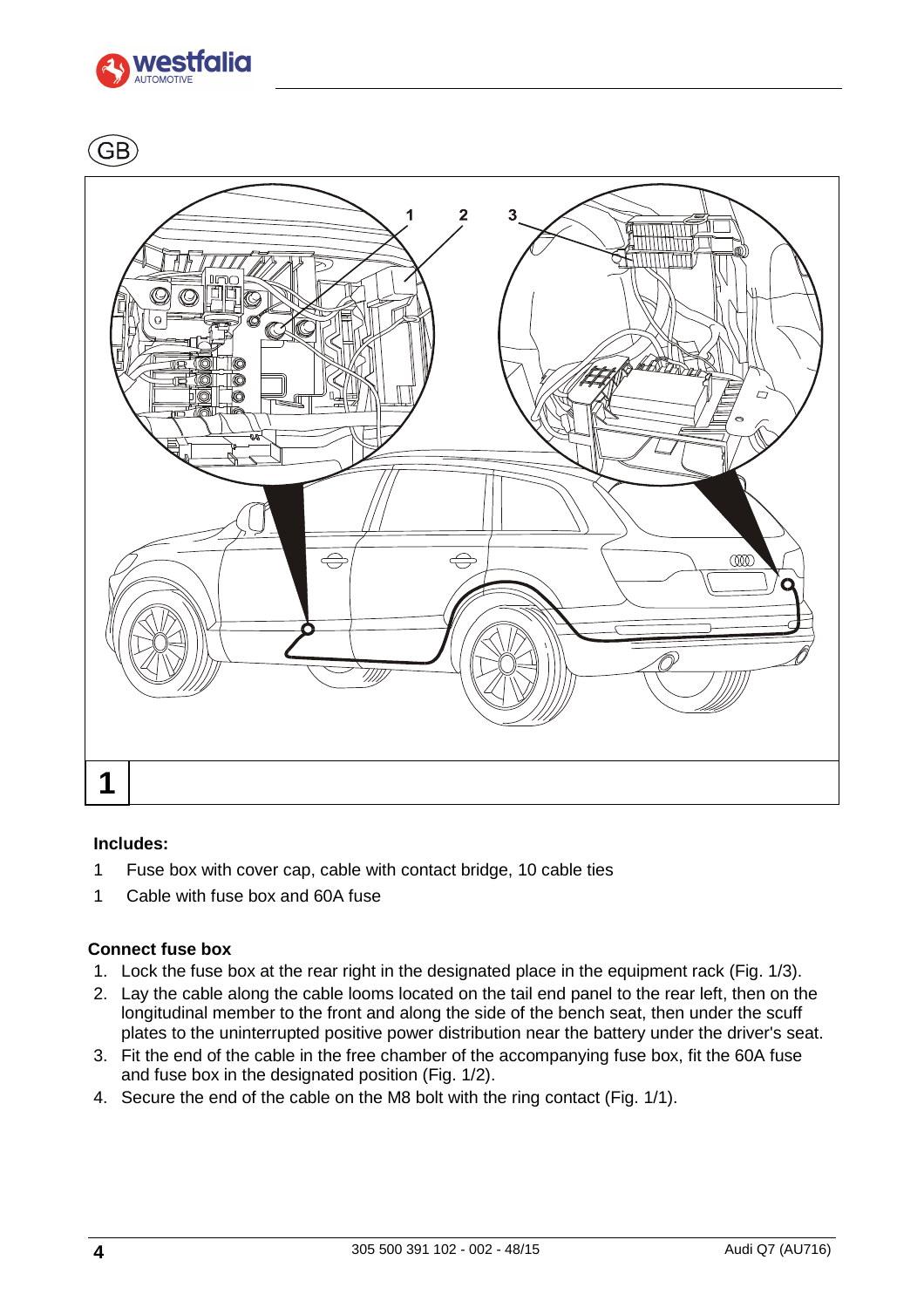



# **Volume della fornitura:**

- 1 Portafusibili con cappa di copertura, Cavo con ponte di contatto, 10 fascette serracavi
- 1 Cavo con portafusibili e fusibile da 60°

# **Collegamento del portafusibili**

- 1. Montare e far scattare in posizione il portafusibili sul lato posteriore destro nella posizione prevista sul supporto moduli elettronici (Fig. 1/3).
- 2. Posare il cavo lungo il fascio cavi presente sulla lamiera del fascione posteriore in direzione posteriore sinistra, quindi lungo la traversa longitudinale del veicolo da davanti fino ad accanto ai sedili posteriori e passare sotto i listelli sottoporta per arrivare al positivo continuo del distributore accanto alla batteria sotto il sedile conducente.
- 3. Inserire l'estremità del cavo nella camera libera del portafusibili accluso, innestare il fusibile da 60A e inserire il portafusibili nel punto previsto (Fig. 1/2).
- 4. Avvitare l'estremità del cavo con l'occhiello sul perno M8 (Fig. 1/1).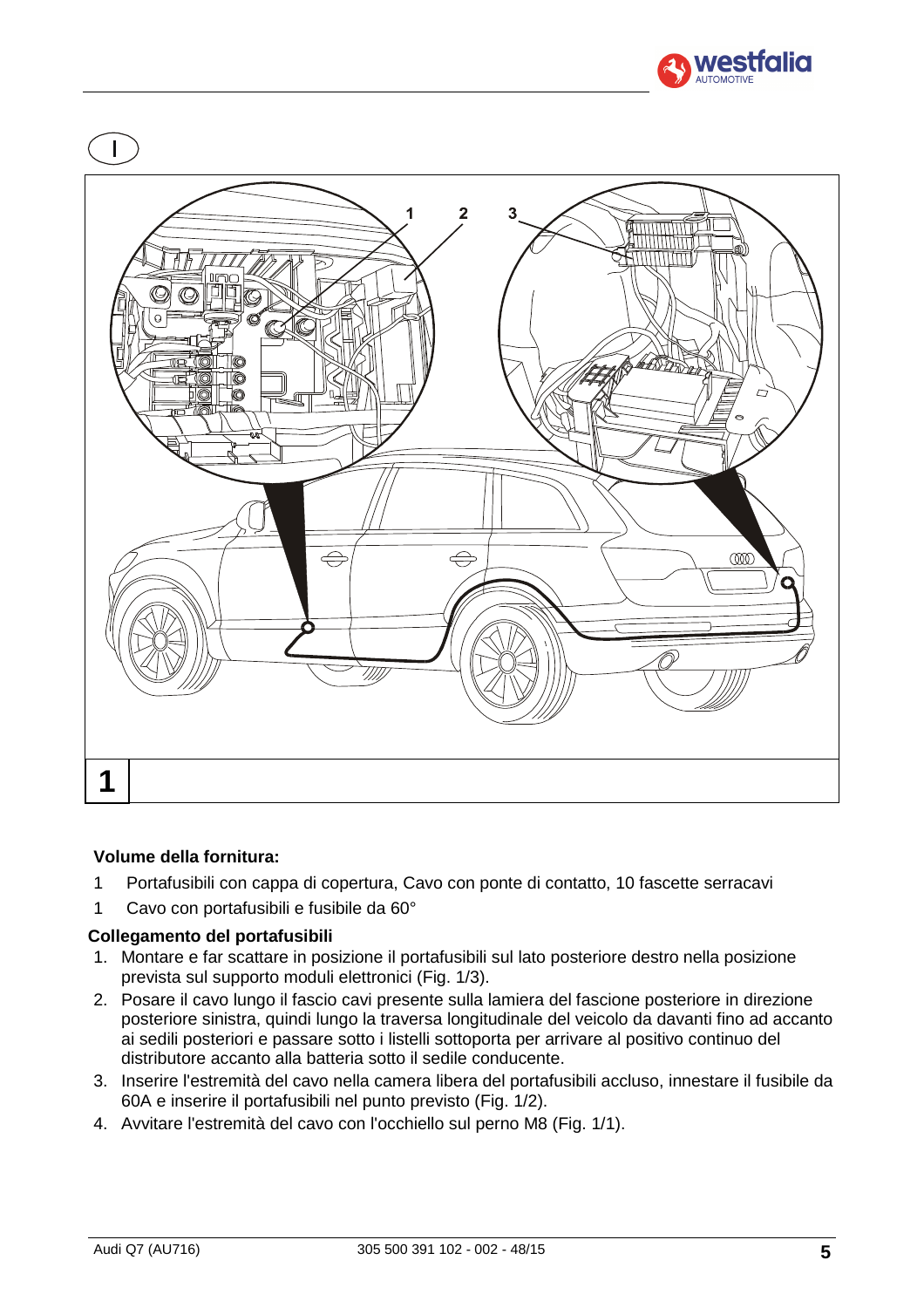

**NL** 



### **Leveringsomvang:**

- 1 Zekeringhouder met afdekkap, Kabel met brugstuk, 10 kabelbinders
- 1 Kabel met zekeringhouder en zekering van 60 A

# **Zekeringhouder aansluiten**

- 1. Drukken en zekeringhouder rechtsachter op de daarvoor bestemde plaats in de apparaathouder (afb. 1/3) inbouwen en vergrendelen.
- 2. Kabel langs aanwezige kabelkanalen aan de achterwand van de bagageruimte naar linksachter voeren, vervolgens aan de langsdrager vóór tot naast de achterbank en ten slotte onder de drempelstrips tot aan de constante stroomverdeling bij de accu onder de bestuurdersstoel.
- 3. Het uiteinde van de kabel in de vrije kamer van de meegeleverde zekeringhouder vastklikken, de zekering van 60 A plaatsen en de veiligheidshouder op de daarvoor bestemde plaats (afb. 1/2) aanbrengen.
- 4. Kabeluiteinde met het ringoog aan de M8-bout (afb. 1/1) vastschroeven.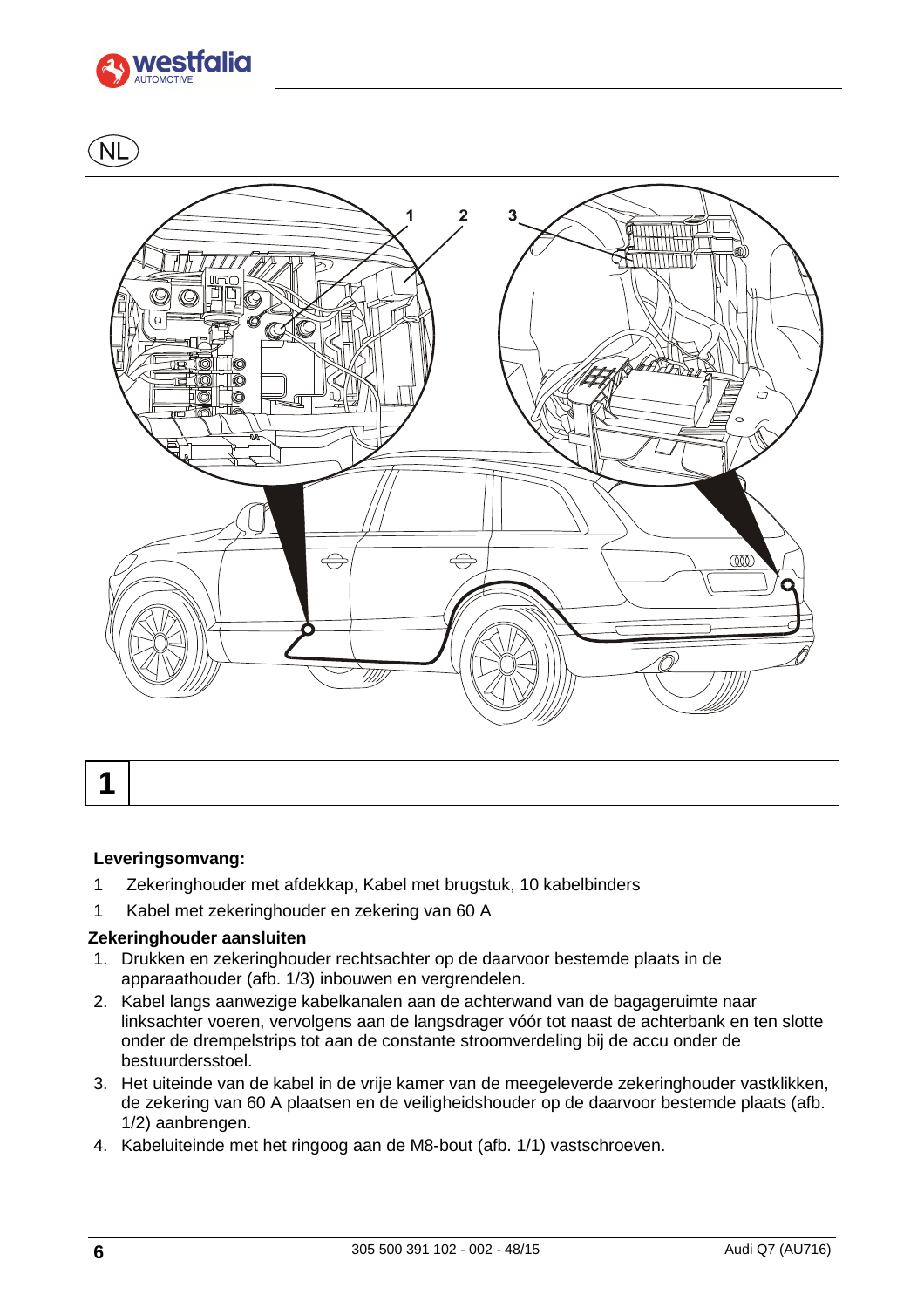



### **Rozsah dodávky:**

- 1 Nosník pojistek s krytkou, Vedení s kontaktním můstkem, 10 Kabelové spojky
- 1 Vedení s nosníkem pojistek a pojistkami 60A

### **Připojení nosníku pojistek**

- 1. Nosníky pojistek vzadu vpravo na určeném místě, vmontujte a zasmekněte (obr. 1/3).
- 2. Vedení instalujte podél stávajících kabelových svazků na zadním uzavíracím plechu dozadu doleva, potom na podélném nosníku před zadní sedačku až vedle ní dozadu doleva, poté pod vstupními lištami až k trvalému plus u baterie pod sedadlem řidiče.
- 3. Konec vedení zasmekněte do volné komůrky přiloženého nosníku pojistek, nasaďte pojistku 60A a nosník pojistek na určeném místě (obr. 1/2).
- 4. Konec vedení se závěsným okem přišroubujte ke šroubu M8 (obr. 1/1).